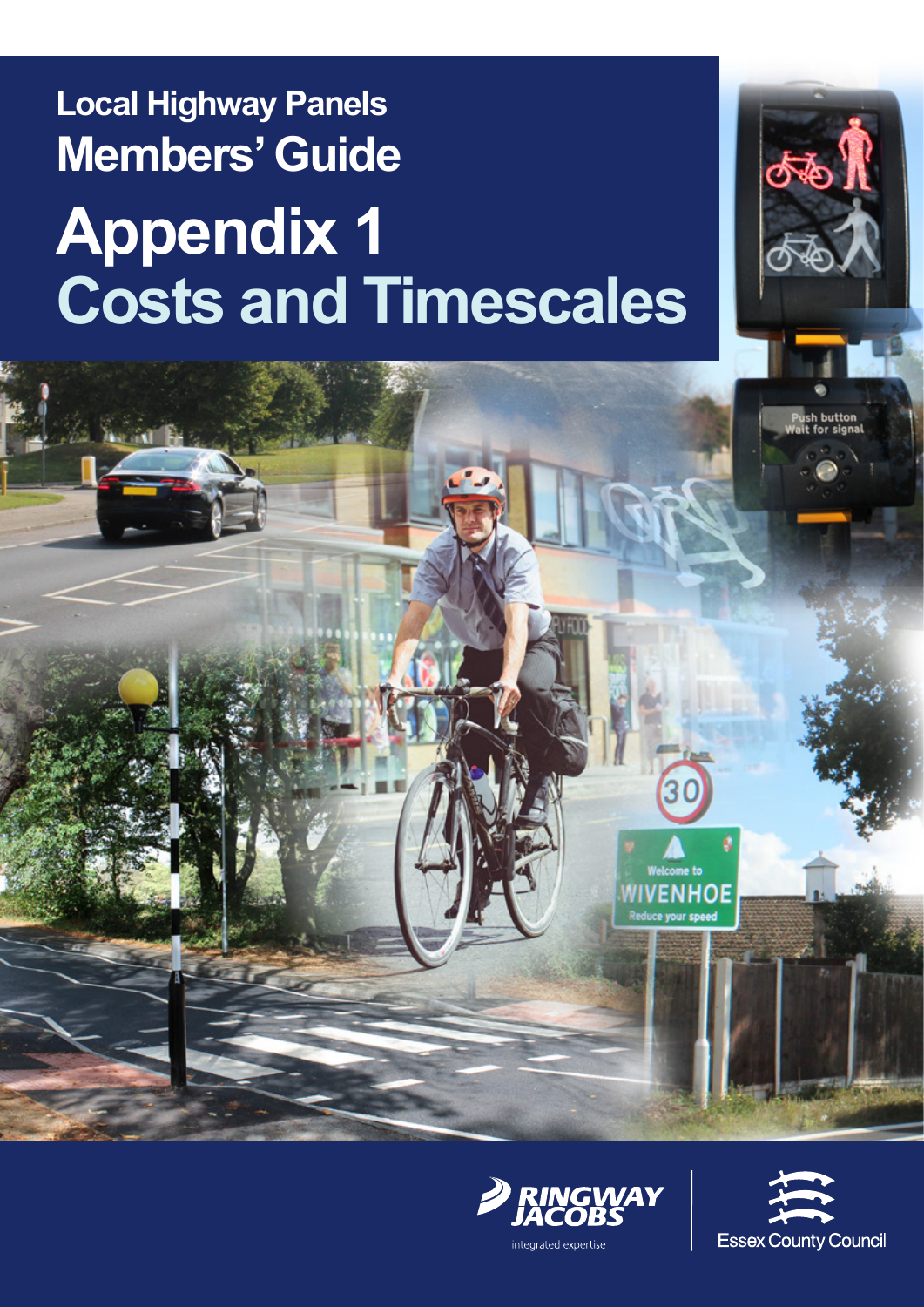### **Introduction**

Essex County Council have entered into a long term partnership with Ringway Jacobs to deliver efficiencies and meet the financial challenges over the coming years. The contract that was agreed is based on target costs rather than fixed prices.

This type of contract means that it is not possible to provide a fixed cost for a scheme based on a schedule of rates. Every effort will be made to accurately estimate the costs at inception stage so that the panel has a level of confidence in its budget allocation. When a job is completely designed, a target cost will be set to firm up the cost of the work. Whilst our contractual mechanism is set up such that we can charge the actual cost of the work, we are not entitled to charge more that 105% of the original target cost. There will also be instances when the actual cost of work is lower than the original target and this will result in a saving against these jobs.

Additional risks associated with any project may only become apparent as the scheme progresses and if they materialise and are approved then these additional costs will need to be incorporated into the overall final invoice.

If additional unforeseen issues arise then these will be raised with the panel for their decision:

- Increase of no more than 20% up to a maximum of £10,000, automatic approval.
- Increases greater than 20% or over £10,000, panel to confirm one of the following:
	- Increase the budget and continue with the project.
	- Review options and manage the project within the budget.
	- Cease the project.

At the feasibility stage the scheme costs will be an initial indicative cost based on the engineer's general experience in delivering similar schemes.

The financial information provided to the Panel for initial scheme prioritisation will include an initial amount of risk that may need to be accommodated.

Risk, refers to anything that may occur that will increase the cost of the scheme. This could include a wide range of items; typical examples are:

- $\blacksquare$  The presence of Statutory Undertakers' apparatus (electricity, gas water etc.) within the scheme area.
- $\blacksquare$  The need to replace street lighting.
- Weather related delays and cost increases due to ground conditions.
- $\blacksquare$  The need to resurface the carriageway/footway in order to deliver the scheme.
- $\blacksquare$  The cost of additional design time if the scheme receives objections and the design has to be amended
- The need to accommodate environmental issues such as relocation of protected species etc.

If risk does not materialise then those cost will not be charged. If the risk does materialise then the final cost will include that element.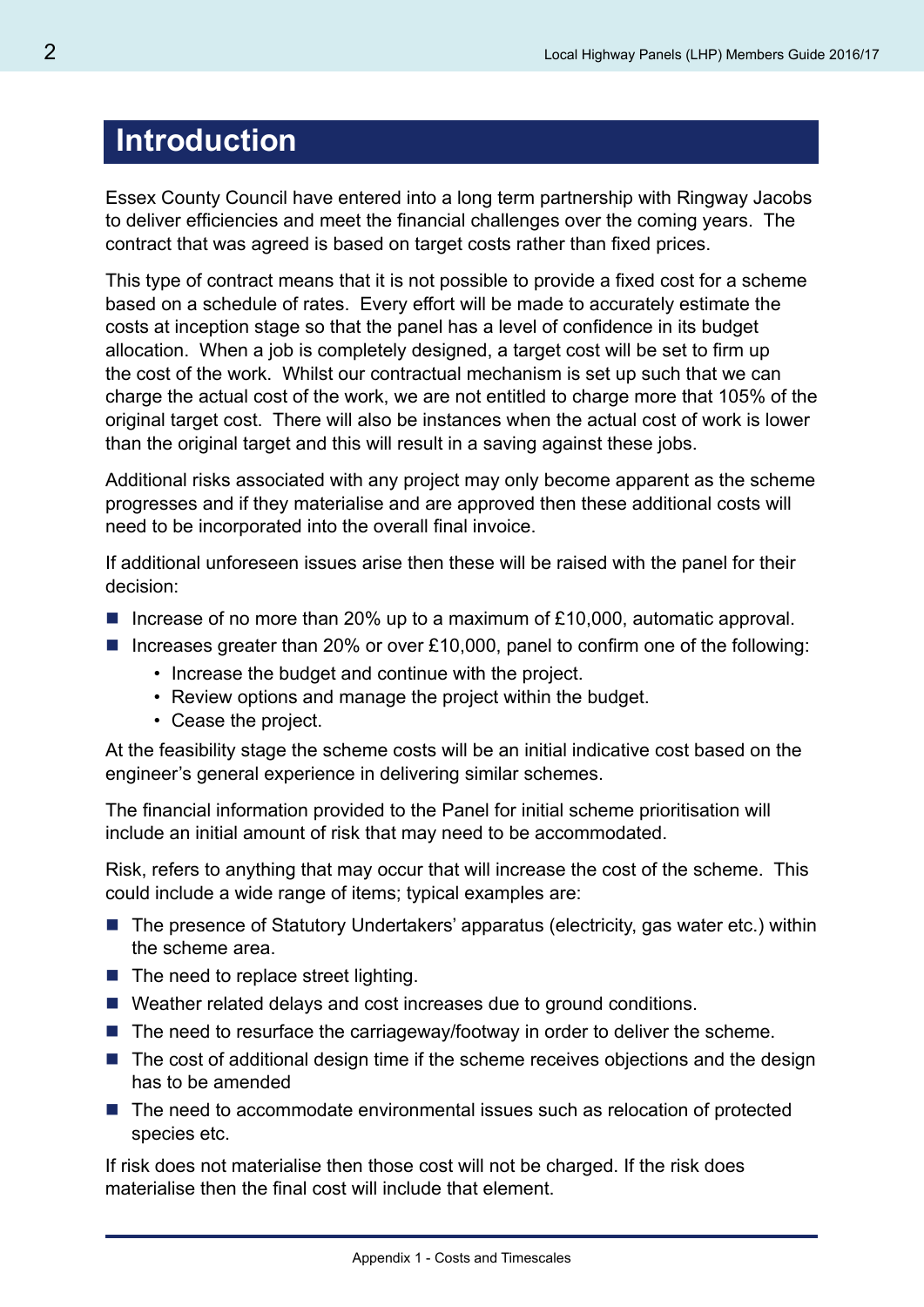During the detailed design stage many of these risks will be identified and the costs at that stage will be provided with a much greater level of confidence. Despite that the costs may change due to unforeseen circumstances such as the presence of unknown statutory undertakers' apparatus.

Generally most simple schemes can be designed, consulted on and installed within one fiscal year, however, timescales will depend on a large number of factors.

Factors can include, but are not limited to, the following:

- $\blacksquare$  Land acquisition if land is needed for the scheme, it cannot be programmed for delivery by the LHP until that has been concluded.
- $\blacksquare$  Time of year for implementation weather can delay the implementation of projects.
- $\blacksquare$  The availability of a permit to work at that location if other works are planned and conflict then this may result in a delay in programming the work to commence.
- $\blacksquare$  Traffic Management this is needed to enable the work to be carried out safely.

### **Scheme Delivery**

Scheme delivery is split into five activities. These are described in the table below.

| <b>Activity</b>           | <b>Description</b>                                                                                                                                                                                                                               |
|---------------------------|--------------------------------------------------------------------------------------------------------------------------------------------------------------------------------------------------------------------------------------------------|
| <b>Feasibility design</b> | This describes the initial work to investigate engineering options to<br>treat the problem and identify the potential risks to delivery.                                                                                                         |
|                           | The feasibility options and initial costs will be passed to the LHP for<br>approval before the project moves into the detailed design phase.                                                                                                     |
|                           | At the end of this stage, the LHP will be provided with an initial<br>indicative cost for this type of scheme.                                                                                                                                   |
|                           | There will be an explanation of the potential risks to the cost due to<br>design issues.                                                                                                                                                         |
| Detailed design           | At this stage the scheme will be designed in detail including all the<br>necessary searches for utility apparatus, environmental approvals and<br>specialist engineering information.                                                            |
|                           | At the end of this stage, the cost of the scheme will have a greater<br>degree of confidence but will still not be a confirmed price.                                                                                                            |
| <b>Procurement</b>        | Once designed the scheme will be offered to RJ's in-house delivery<br>team and/or the supply chain partners (depending on the nature of the<br>scheme) for target costing.                                                                       |
|                           | At this stage there will be a much higher degree of confidence in the<br>final cost but it may still be subject to change due to market conditions.<br>This will be managed by the RJ Commercial Team through the<br>contractual change process. |
| <b>Mobilisation</b>       | This is the time required to get the various permits and traffic<br>management approvals and for the contractor to order any equipment<br>needed.                                                                                                |
|                           | The period is usually set at 12 weeks but this may be shorter or<br>longer depending on the complexity of the project and availability of<br>equipment and any difficulty in agreeing permits to work etc.                                       |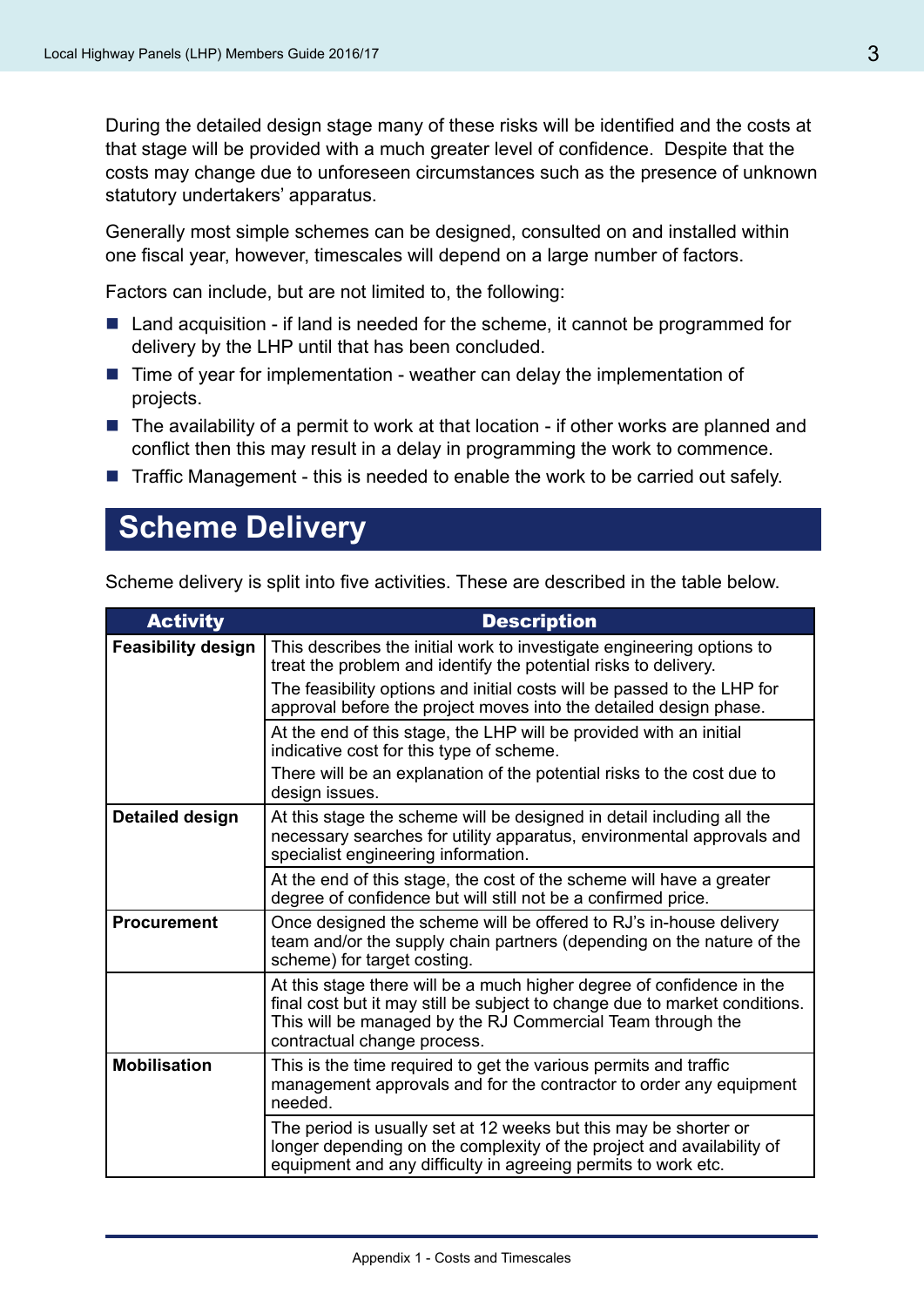### **Scheme Delivery continued...**

| <b>Activity</b> | <b>Description</b>                                                                                                                                                                 |
|-----------------|------------------------------------------------------------------------------------------------------------------------------------------------------------------------------------|
| <b>Works</b>    | This is the period of time the works are likely to take. This will be<br>affected by a number of factors including, but not limited to:                                            |
| Implementation  | • The priority of the road and its location                                                                                                                                        |
|                 | • Traffic volumes                                                                                                                                                                  |
|                 | • Whether a full road closure is needed                                                                                                                                            |
|                 | • If the work can be undertaken using traffic signals                                                                                                                              |
|                 | • Whether the work will be limited to off-peak working only                                                                                                                        |
|                 | • Whether weekend or night time working will be approved.                                                                                                                          |
|                 | Once started the works can take longer than estimated due to<br>unforeseen factors such as weather and ground conditions or<br>unexpected utility apparatus within the works area. |

### **Timescales**

To deliver an efficient service for Essex County Council the staff resources available to the LHPs will be working on a number of schemes simultaneously. The indicative timescales are not the total hours an individual will work on the scheme but shows the time period over which a number of activities will be undertaken in order to deliver the feasibility study, detailed design and works delivery. These activities may include:

- Site visits
- Traffic, pedestrian, speed surveys
- **Searches from the utility companies for apparatus within the works area**
- Road Safety Audits
- **Permit booking**
- **Organising consultations**
- **Cabinet Member Briefings**
- Cabinet member Approvals for scheme progression
- **Procurement process.**

Not all schemes will be started at the beginning of the financial year. The LHP schemes are managed by the Team Leaders in each area. The work will be undertaken by the Design Teams and will be programmed over the financial year. Due to the volume of work, the design and implementation of schemes will be staggered throughout the year. Longer, more complex schemes will be programmed to start as soon as possible, minor schemes may start later in the programme. The aim is to have all schemes that are being delivered within a financial year to be designed by the end of October. This provides sufficient time to programme their delivery before the end of March.

Progress will be reported to the LHPs at the quarterly meetings.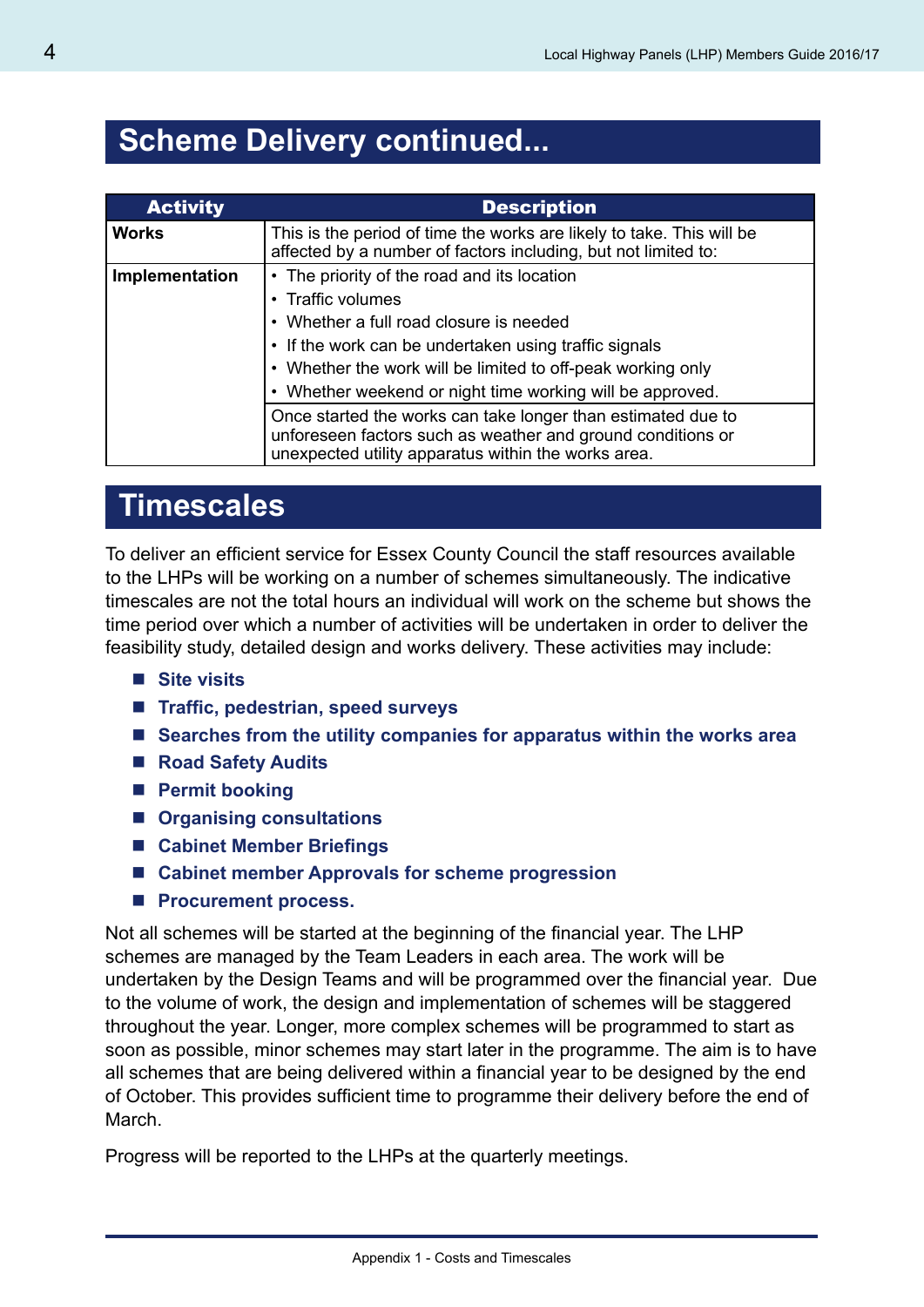### **1 - Road Safety Schemes**

Costs can vary enormously from site to site depending on the identified cause of the collision and the proposed remedial measure.

Road Safety Schemes are designed and prioritised on the basis of the cost of the scheme, set against the government value of the cost of the injuries that are predicted to be prevented at the site in the first year after the scheme has been implemented; this is known as the First Year Rate of Return (FYRR)

Road Safety Schemes can take many forms depending on the causation factor or factors that have been identified. The resultant schemes will be a mixture of initiatives from across several sections within the Guide such as speed, crossings, traffic signals, cycling schemes etc. The individual sections within the Members' Guide provide indicative costs for the remedial measures that are proposed.

### **2 - Speed and Traffic Management**

The safety of our operatives is paramount in all work undertaken. Traffic Management requirements during the works will depend on the type of work being undertaken, the status of the road, its width and the traffic volumes. If the carriageway is not sufficiently wide enough to allow the work to be carried out safely either using stop go boards or temporary lights, the works will require a full road closure. The increased traffic management will be reflected in the cost of the works. This will be identified at the detailed design stage.

The following information is provided to give you an idea of indicative costs and timescales for different types of schemes.

#### **Changes to Speed Limits**

| <b>Scheme</b>                                                                                                        | <b>Indicative Cost</b> |
|----------------------------------------------------------------------------------------------------------------------|------------------------|
| Change of single speed limit which is uncontentious and where<br>minimal infrastructure is required.                 | £15,000                |
| Change of speed limit where four new street lighting columns are<br>required to illuminate a new 30 mph speed limit. | £35,000                |
| 2 village Gateways including carriageway treatment.                                                                  | £17,500                |
| Build outs.                                                                                                          | £5,000                 |
| Additional costs may be identified as the project is developed and risks identified.                                 |                        |

#### **Key Risks**

It is very difficult to be precise about costs for speed limit changes as there are a wide range of variables.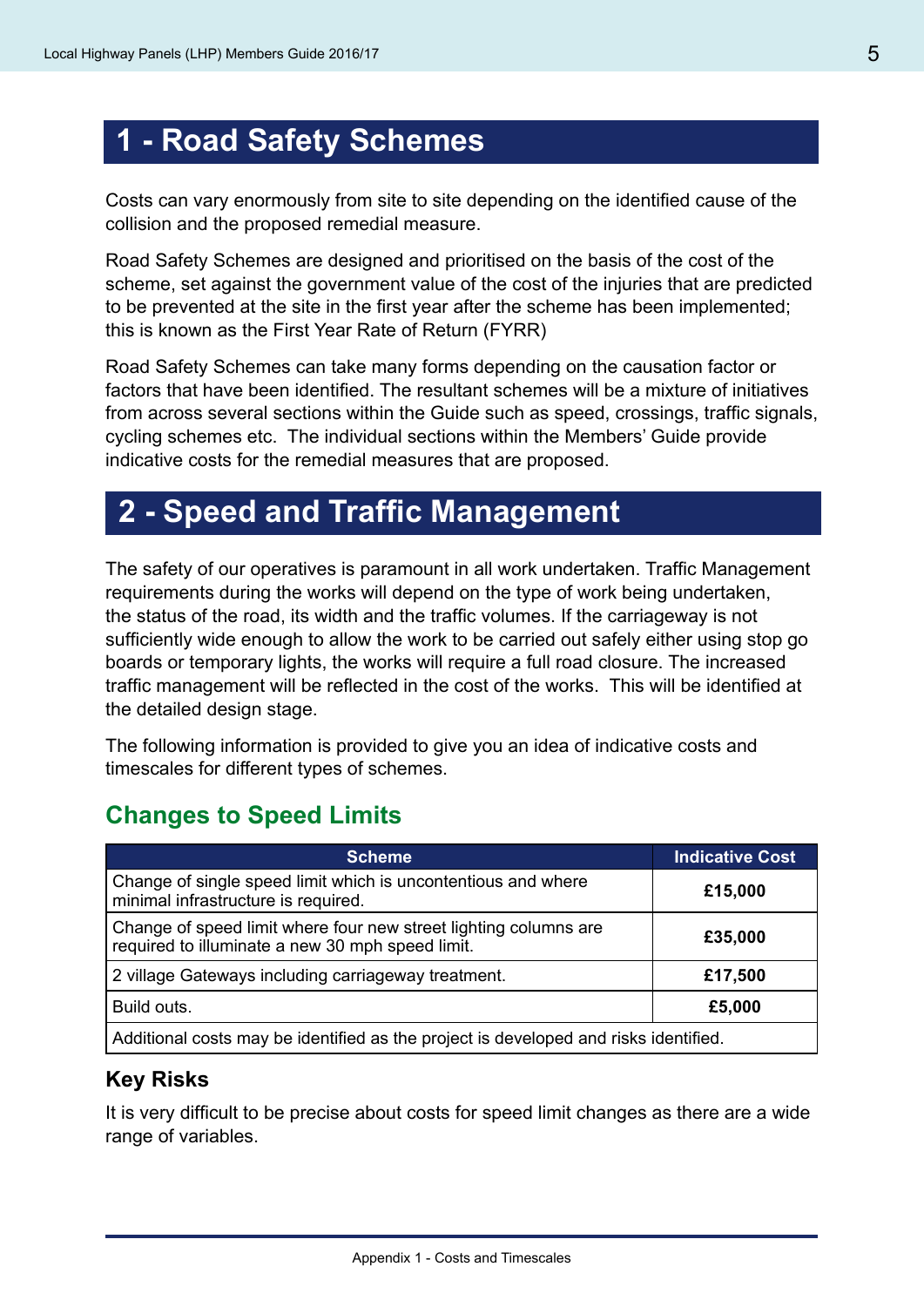## **2 - Speed and Traffic Management continued**

- Changes to speed limits is a legislative process that requires formal consultation. The consultation process can be both lengthy and costly and can result in additional costs if the outcome requires design changes.
- I Ideally these schemes should be programmed over two years with the design in year one and works in year two.
- The works required to support speed limit changes also vary depending on the number of signs required and whether street lighting has to be installed. If street lighting is required, checks will need to be made to ensure that there is an electricity power supply that can be used. The volume of work may also vary depending on whether the scheme will incorporate village gateway treatment or other changes to support the reduction in speed.

#### **Timescales**

Changes to speed limits can take up to a year to complete due to the risk of objections.

### **20mph Zones**

| <b>Scheme</b>                                                                        | <b>Indicative Cost</b> |
|--------------------------------------------------------------------------------------|------------------------|
| 20mph zone including 5 entry points and 20 speed cushions.                           | £125,000               |
| Additional costs may be identified as the project is developed and risks identified. |                        |

#### **Key Risks**

- Local objections can result in considerable additional design costs to accommodate local objections.
- $\blacksquare$  The actual design of the scheme and the number of entry points will impact on the number of signs required.
- $\blacksquare$  The amount and style of traffic calming that is agreed will affect the costs.
- Utility apparatus may affect the possible locations of speed cushions and build-outs and could add significantly to the overall costs.
- $\blacksquare$  If the street lighting requires upgrading then there will be significant additional costs.

#### **Timescales**

New 20 mph zones can be controversial due to local concerns regarding the positioning of traffic calming features. This will result in additional design work as well as time necessary to get Cabinet Approval for the scheme prior to starting the legal process to introduce the zone.

20mph zones can take 12 to 18 months to implement and should be programmed over two years.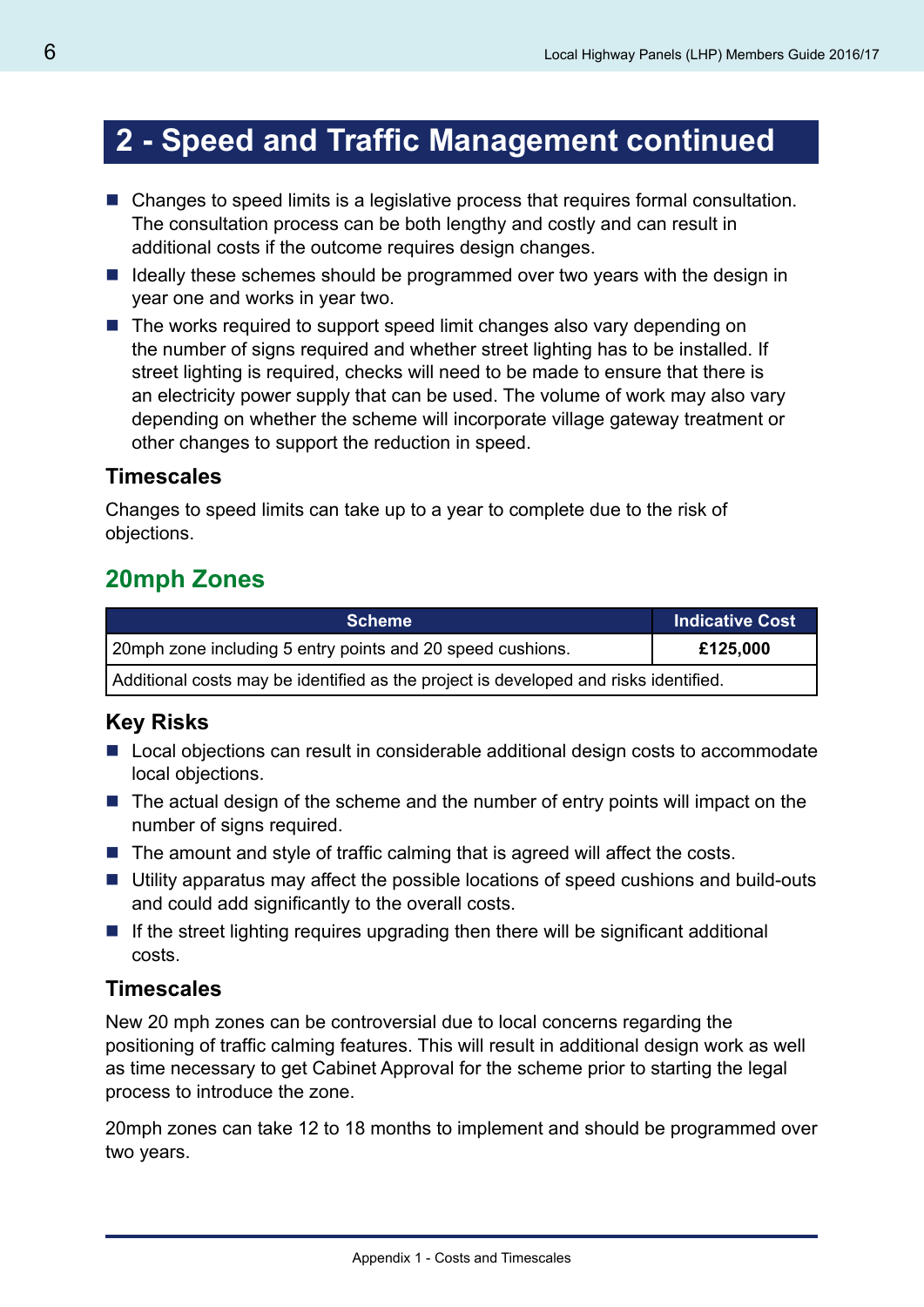### **Roundabouts**

| <b>Scheme</b>                                                                                                                                                                 | <b>Indicative Cost</b> |
|-------------------------------------------------------------------------------------------------------------------------------------------------------------------------------|------------------------|
| 3 arm Mini Roundabout within the existing highway, including<br>carriageway realignment but excluding changes to speed limit or<br>lighting.                                  | £30,000                |
| 3 arm Mini Roundabout within the existing highway, including<br>carriageway realignment and additional/improvements to street<br>lighting. Excluding changes to speed limits. | £60,000                |
| 3 arm Mini Roundabout within the existing highway, excluding<br>carriageway realignment, changes to speed limit or lighting.                                                  | £5,000                 |
| Additional costs may be identified as the project is developed and risks identified.                                                                                          |                        |

#### **Key Risks**

- If the mini roundabout cannot be installed without additional highway land being acquired then the scheme cannot proceed until the land acquisition has been completed.
- $\blacksquare$  If the mini roundabout cannot be installed within the existing carriageway then there will be additional costs to realign and re-profile the road. This may also impact on the footway provision at that location.
- $\blacksquare$  The street lighting may need to be improved or new lighting installed.
- $\blacksquare$  If there is an impact on any utility apparatus then significant additional cost may be incurred to divert the apparatus.
- Additional speed management may be required to ensure the average approach speed is below 35 mph to reduce the risk of introducing collisions.
- $\blacksquare$  If the drainage system at the location needs to be amended then there will be additional costs.
- $\blacksquare$  The location of the mini roundabout may impact on residents' crossovers. This may result in significant objections being received about the scheme requiring further design changes.

#### **Timescales**

 $\blacksquare$  If the design can be accommodated within the existing highway, does not impact on any utility apparatus and does not receive objections then it can be designed and delivered within one financial year. If the design is more complex and/or is controversial then it should be programmed over two financial years.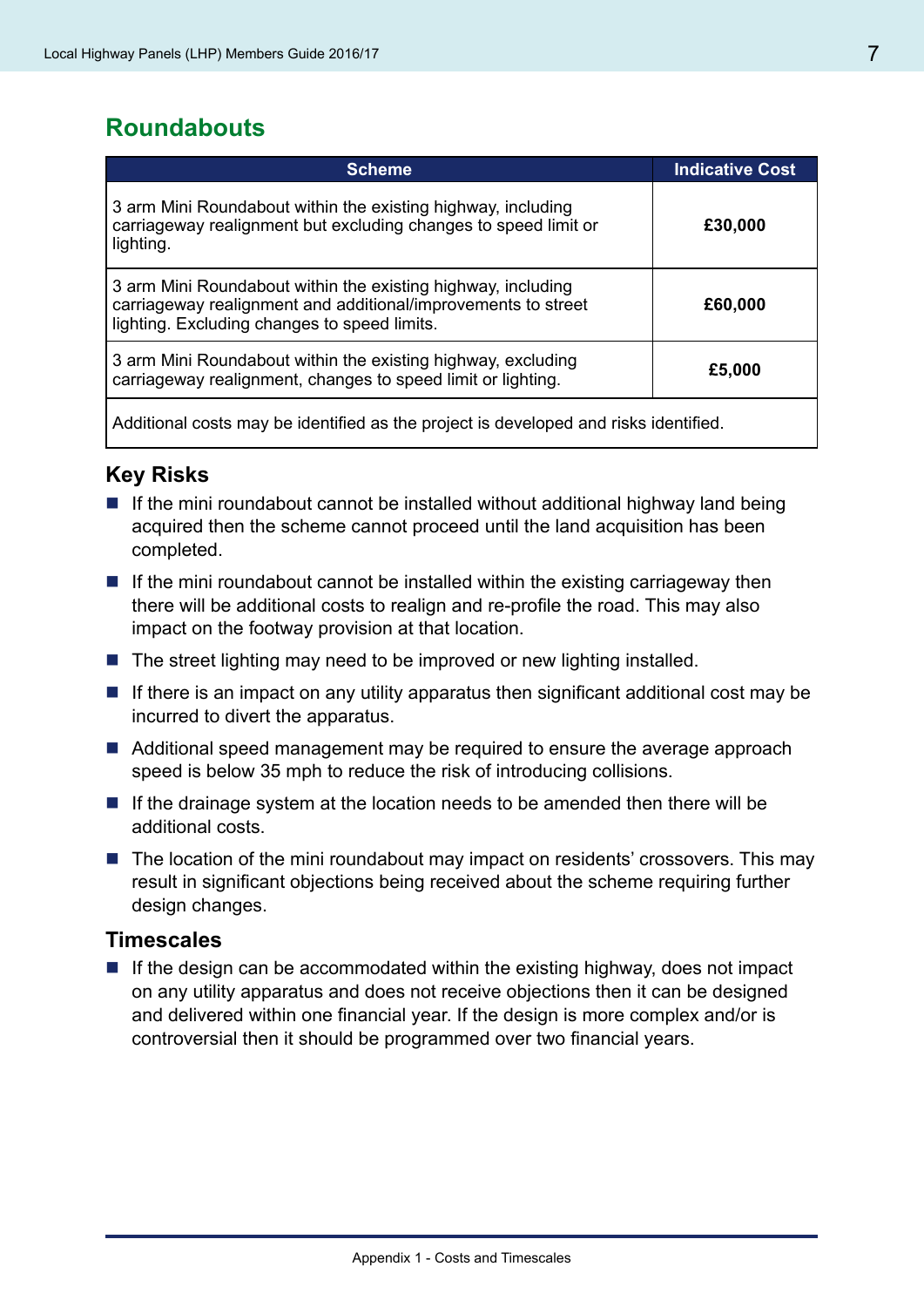### **2 - Speed and Traffic Management continued**

### **Vehicle Activated Signs**

| <b>Scheme</b>                                                                        | <b>Indicative Cost</b> |
|--------------------------------------------------------------------------------------|------------------------|
| Vehicle Activated Sign. Solar Powered, design and installation.                      | £8,500                 |
| Vehicle Activated Sign. Mains powered supply available, design and<br>installation.  | £10,000                |
| Additional costs may be identified as the project is developed and risks identified. |                        |

#### **Key Risks**

- Utility apparatus under the carriageway or footway that is expensive to relocate.
- Difficulty in identifying a suitable location for the VAS.
- Traffic Management required in order to install VAS equipment.
- $\blacksquare$  There may be local objections to scheme.

#### **Timescales**

In most circumstances the scheme can be designed, programmed and delivered within one financial year.

# **3 - New Pedestrian Footways**

Costs and timescales can vary enormously from site to site.

| Scheme - design and implementation                                                                                                                | <b>Indicative Cost</b> |
|---------------------------------------------------------------------------------------------------------------------------------------------------|------------------------|
| 200m of footway width, 1.2m including kerbs, up to 10 vehicle<br>crossovers within the existing highway land including alteration to<br>drainage. | £90,000                |
| Not including, lighting, diversion of utility apparatus etc.                                                                                      |                        |
| Additional costs may be identified as the project is developed and risks identified.                                                              |                        |

#### **Key Risks**

- $\blacksquare$  If the existing verge is not of sufficient width to accommodate a footway of minimum width 1.2m then land may be required.
	- The cost of land cannot be estimated as there are many factors that affect its value. The scheme cannot proceed until the land has been acquired.
- New lighting may be required or columns relocated to provide sufficient footway width.
- Any alterations/diversion of utility companies' equipment can add significantly to any project. If communications cables need to be relocated then costs can be over £1m.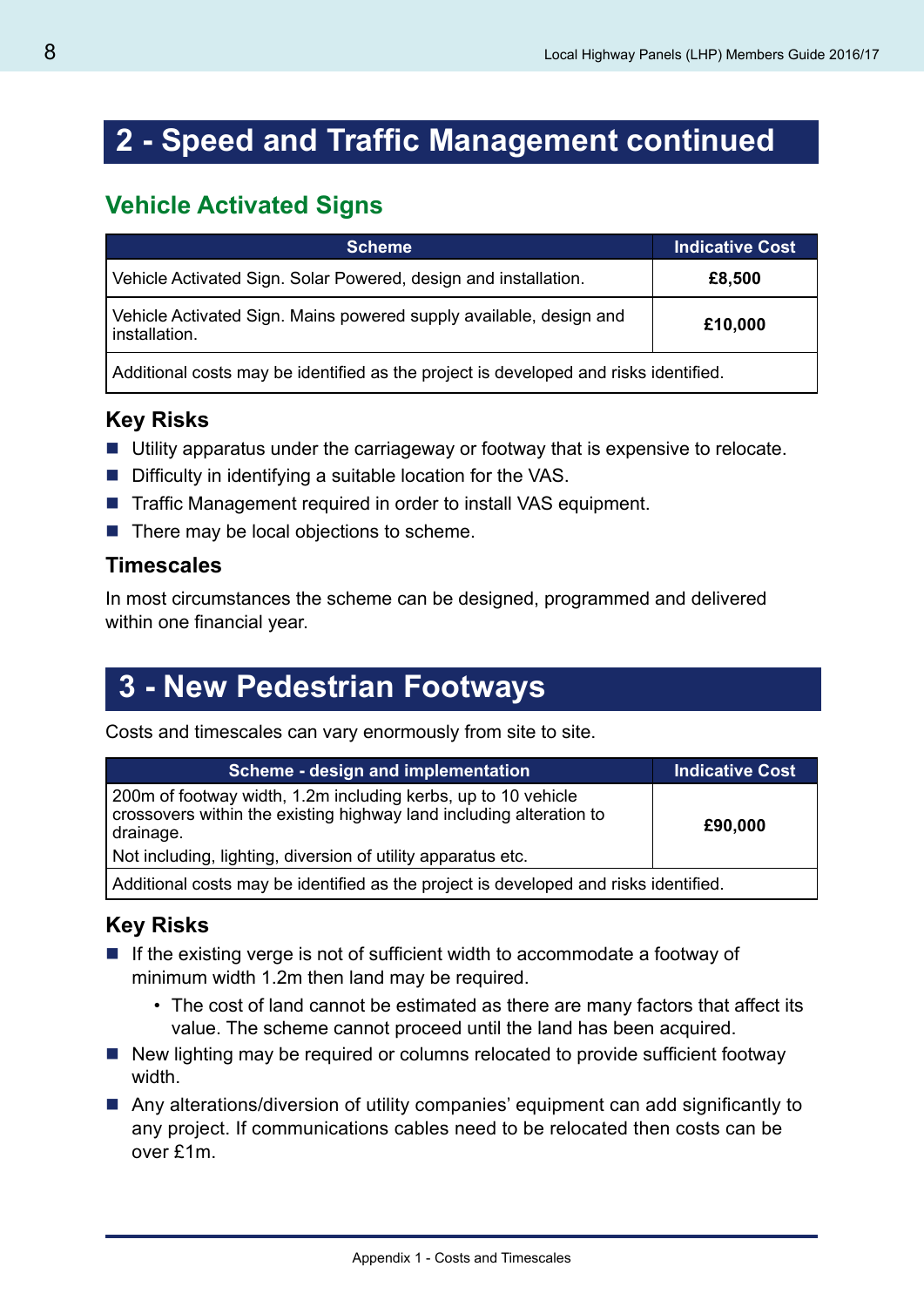$\blacksquare$  It is not unusual to get objections to new footways. Any objections received during a consultation period will also significantly affect delivery timescales. This may also increase costs due especially if the scheme needs to be redesigned to accommodate objections.

#### **Timescales**

Timescales will depend on the complexity of the project and the length of the new footway.

No scheme can be programmed until any additional highway land has been acquired.

Very short lengths of additional footway within the existing highway boundary can be designed and delivered within one financial year.

Longer, more complex schemes should be programmed over two financial years with the design in year one and delivery in year two.

### **4 - Signs and Road Markings**

| Scheme - design and implementation                                                   | <b>Indicative Cost</b> |
|--------------------------------------------------------------------------------------|------------------------|
| Signage per sign/post.                                                               | £500                   |
| Vehicle Activated Sign. Mains powered supply available, design and<br>installation.  | £8,500                 |
| Additional costs may be identified as the project is developed and risks identified. |                        |

#### **Key Risks**

Working within the carriageway will require some form of traffic management. On busier principal roads, work needs to be carried out outside peak periods and the traffic management may be more complex or may require work to be undertaken at night or at weekends. Additional traffic management will incur additional costs.

#### **Timescales**

Simple lining schemes will be designed and delivered within one financial year.

There may be time delays due to the need to book road space and agree any local working arrangements in order to obtain a permit. Depending on the location and the amount of work, there may be restrictions on working times as well as the need to have Traffic Management as part of the work.

It should be noted that wherever possible the work will be programmed with other similar activities in the area to reduce the overall cost of implementation. This will mean that the delivery time is adjusted to fit in with the overall annual programme.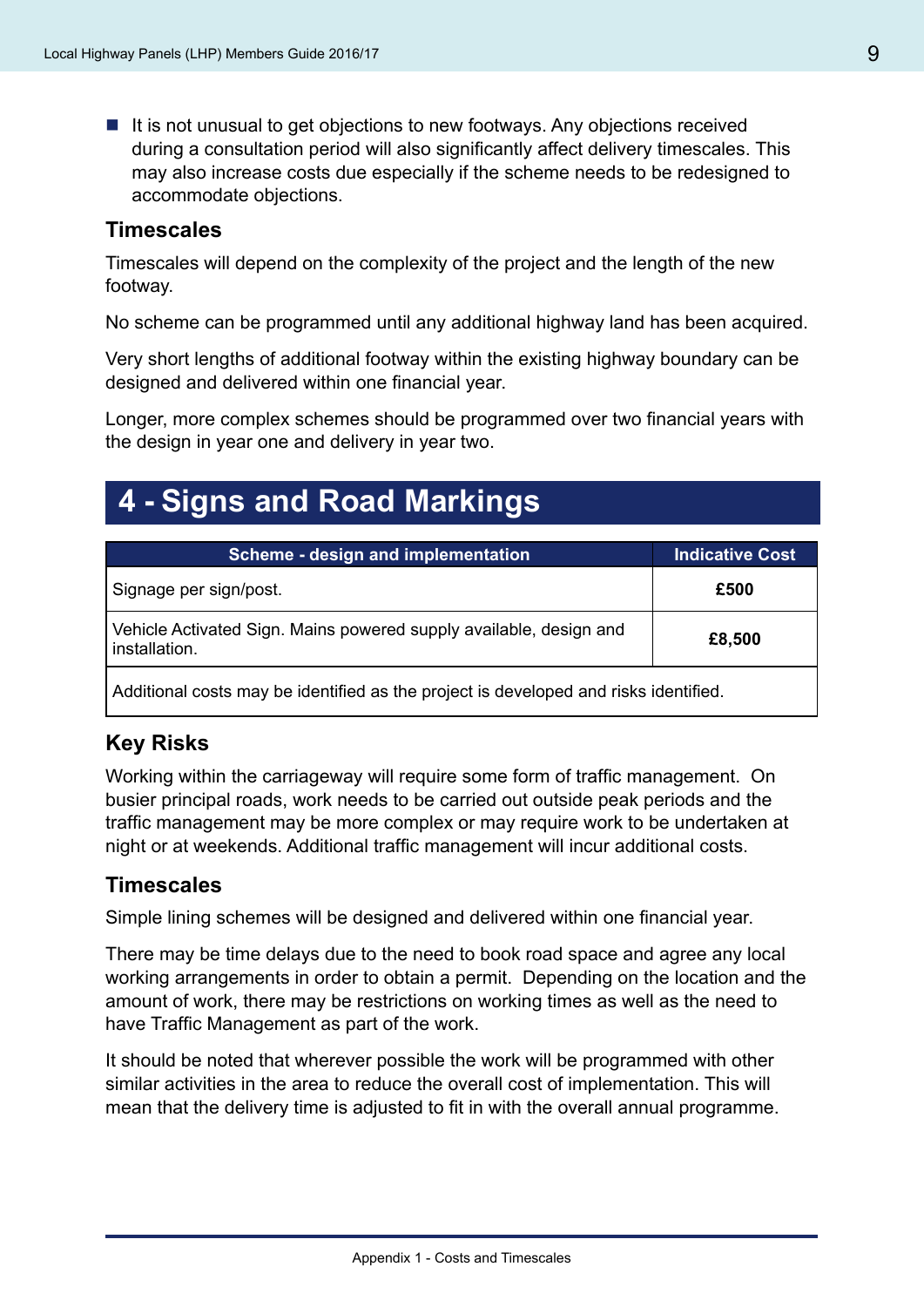# **5 - Crossings**

| <b>Scheme</b>                                                                        | <b>Indicative Cost</b> |
|--------------------------------------------------------------------------------------|------------------------|
| Pair of dropped crossings with tactile paving.                                       | £4,000                 |
| Pedestrian refuge/island.                                                            | £10,000                |
| Zebra crossing, no additional lighting or road surfacing required.                   | £35,000                |
| Zebra crossing, including street lighting upgrade and resurfacing.                   | £65,000                |
| Additional costs may be identified as the project is developed and risks identified. |                        |

#### **Key Risks**

- If there is utility apparatus within the highway then the cost of diverting this may become prohibitively expensive.
- $\blacksquare$  If additional or upgraded street lighting is required then this will add to the overall cost.
- $\blacksquare$  The location of a pedestrian refuge may impact on local residents and they may raise objections. If this happens there may be additional costs resolving their concerns and/or amending designs.

#### **Timescales**

As long as there are no objections to the scheme or utility apparatus to be diverted then the scheme should be delivered within one financial year.

# **6 - Traffic Signals**

#### **Costs**

The design of new traffic signals and light-controlled crossings are covered by specific design guidance that must be followed. The technical design of the signals equipment is undertaken by specialist staff, however, the design and implementation of the associated works will differ depending on the location. It can include specialist road surfacing and new lighting to ensure that the new lights or crossings are not likely to result in additional collisions.

| <b>Scheme</b>                                                                                                                                                       | <b>Indicative Cost</b> |
|---------------------------------------------------------------------------------------------------------------------------------------------------------------------|------------------------|
| Traffic Signals at a junction, no additional changes to highway<br>infrastructure.                                                                                  | £200,000               |
| Stand-alone Pedestrian/Cycle Crossing - Single carriageway, no<br>utility apparatus to be removed, no additional highway infrastructure or<br>resurfacing required. | £140,000               |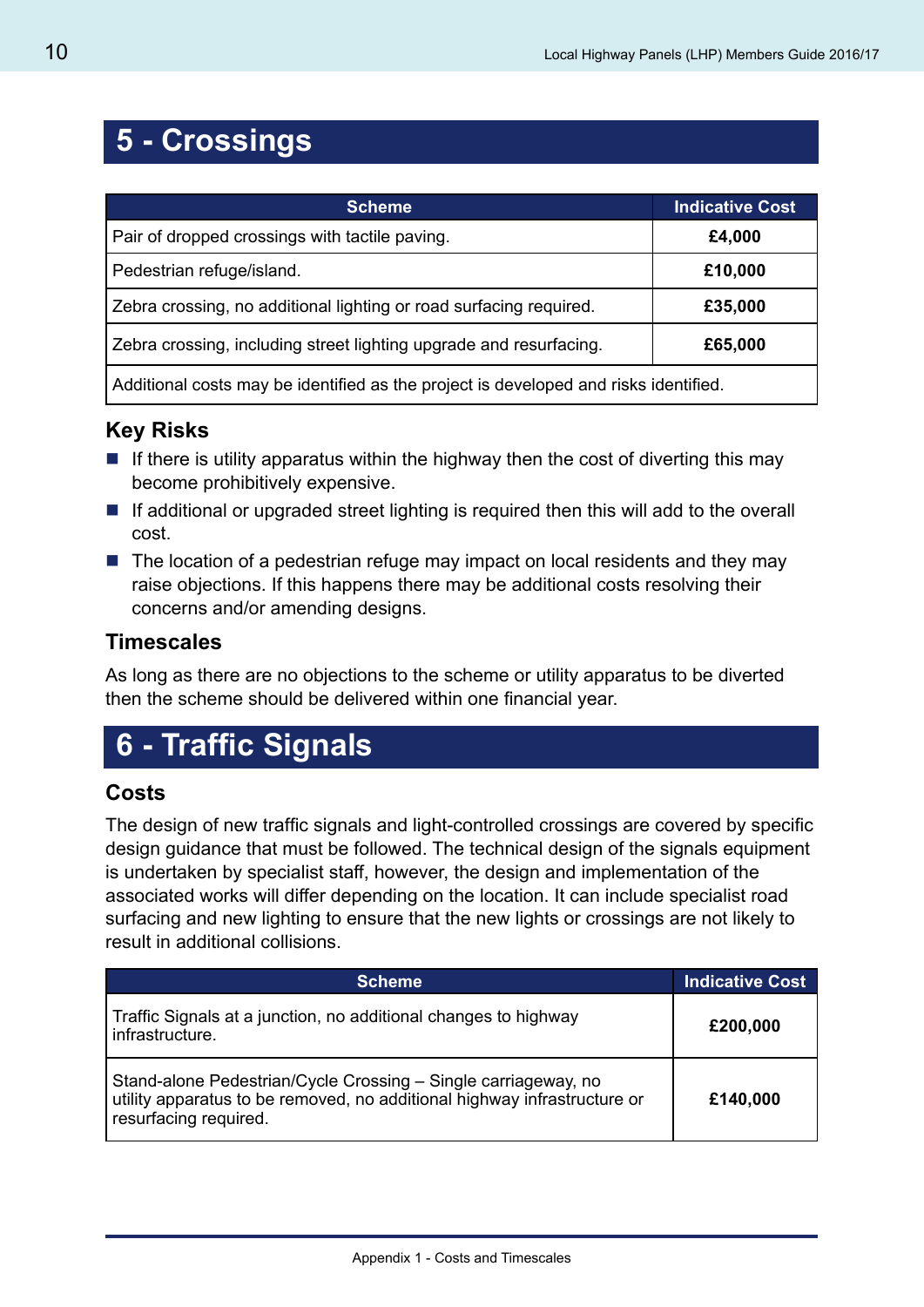| <b>Scheme</b>                                                                                                                                                    | <b>Indicative Cost</b> |
|------------------------------------------------------------------------------------------------------------------------------------------------------------------|------------------------|
| Stand-alone Pedestrian/Cycle Crossing – Single carriageway, no utility<br>apparatus to be removed. Additional lighting and road surfacing.                       | £180,500               |
| Standalone Pedestrian/Cycle Crossing - Dual carriageway, no utility<br>apparatus to be removed, no additional highway infrastructure or<br>resurfacing required. | £160,000               |
| Standalone Pedestrian/Cycle Crossing - Dual carriageway, no utility<br>apparatus to be removed. Additional lighting and road surfacing.                          | £250,000               |
| Additional costs may be identified as the project is developed and risks identified.                                                                             |                        |

#### **Key Risks**

The most significant risk to the implementation of new traffic signals and signalised crossings is the likelihood of utility apparatus within the carriageway. Time delays may occur whilst waiting to acquire the information from the Utility Companies and in some cases expensive relocation of services may need to take place in order to site the signal poles in the correct locations.

Other additional costs may include the need for improved street lighting and specialist surfacing works and kerb realignments.as well as, in some instances, the provision of additional footways to link up with a new signalised crossing location.

The Traffic Management Costs will also have an impact as the works may require a full road closure in order to carry out the work safely. In some instances night time working is required to minimise the peak time disruption on the network; this again adds additional costs.

Adverse weather conditions can result in delays and increased costs.

#### **Timescales**

These are complex schemes and should be programmed over two financial years with the design in year one and the implementation early in year two.

# **7 - Cycling Schemes**

| <b>Scheme</b>                                                                                                                       | <b>Indicative Cost</b> |
|-------------------------------------------------------------------------------------------------------------------------------------|------------------------|
| 200m Shared, segregated or unsegregated footway/cycleway within<br>existing footway, including drainage but not including lighting. | £225,000               |
| 200m Shared, segregated or unsegregated footway/cycleway within<br>existing footway including design, new lighting and drainage.    | £275,000               |
| Additional costs may be identified as the project is developed and risks identified.                                                |                        |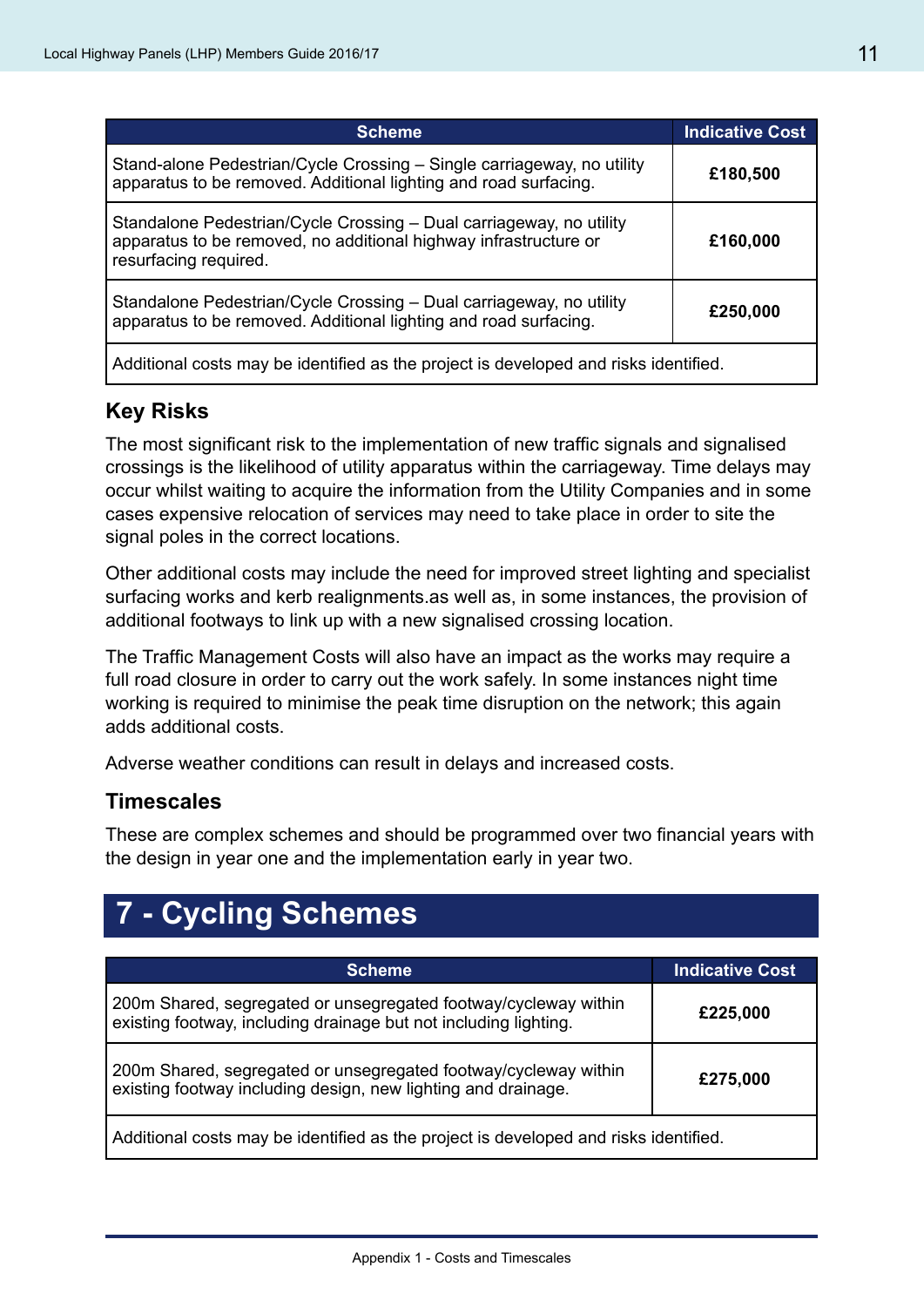# **7 - Cycling Schemes continued...**

#### **Key Risks**

- Land is required.
- $\blacksquare$  The existing footway requires extensive improvements.
- The existing footway requires widening to accommodate the shared provision.
- Alterations need to be made to the existing drainage system.
- Additional street lighting or changes to the street lighting is required.
- $\blacksquare$  The existing lamp columns need to be repositioned.
- $\blacksquare$  If a Toucan crossing is required to link two sections of cycleway.
- Cycle crossing locations are required along the route.

If land is required the scheme cannot commence until the land agreements have been finalised.

If the footway has to be widened and the carriageway narrowed to enable the scheme to be delivered then there will be additional design costs and more time required for utilities enquiries. There will also be additional costs incurred for carriageway/ cycleway construction and changes to the drainage system.

#### **Timescales**

If the scheme can be designed within the existing footway and there are no unexpected difficulties then the scheme can be delivered within one financial year.

If the footway needs to be widened and the carriageway narrowed to provide the new cycleway then this may need to be programmed over two financial years.

| <b>Scheme</b>                                                                        | <b>Indicative Cost</b> |
|--------------------------------------------------------------------------------------|------------------------|
| 2200m Cycle lane within existing carriageway.                                        | £20,000                |
| Additional costs may be identified as the project is developed and risks identified. |                        |

#### **Key Risks**

- The existing carriageway and footway may need to be realigned to accommodate the new cycle lane.
- $\blacksquare$  Impacts on any local utility apparatus.
- Coloured surfacing is required to highlight the cycle provision.
- Street lighting needs to included or upgraded.
- Alterations required to the existing drainage system.

#### **Timescales**

If the scheme can be implemented within the existing highway, then it can be designed and delivered within one financial year.

If the scheme requires any changes to the carriageway alignment then this may take considerably longer and may need to be programmed over 2 years.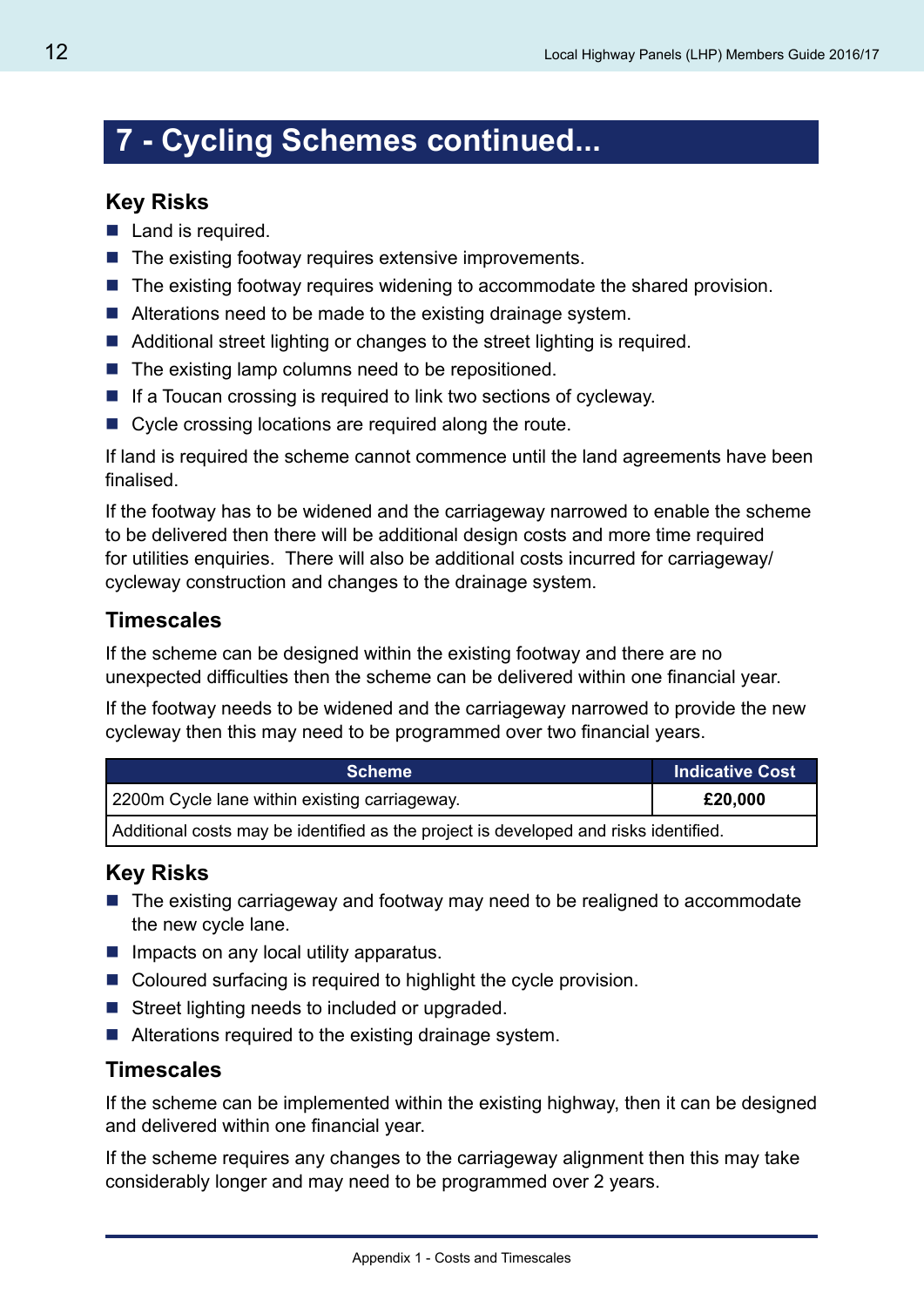### **Cycle Parking**

#### **Costs**

| <b>Scheme</b>                                                                        | Indicative Cost |
|--------------------------------------------------------------------------------------|-----------------|
| 10 Sheffield Stands design and installation.                                         | £3,500          |
| Covered cycle shelter for 10 cycles.                                                 | £7,500          |
| Additional costs may be identified as the project is developed and risks identified. |                 |

The costs for cycle parking provision vary on the type of provision and the number of cycles to be accommodated. They may also require permission from a land owner for the installation and in exceptional cases may require planning permission.

#### **Key Risks**

- Land The most significant risk associated with the installation of cycle storage is land ownership and having sufficient highway land to install the cycle storage in a suitable location.
- Utility Equipment There is a high probability of utility equipment within the new cycle parking location. This will need to be checked before a scheme can be finalised. The presence of utility apparatus may restrict where the storage can be located.

#### **Timescales**

Timescales vary depending on land availability. If the land is highway land and the location is uncontroversial then the design, site investigation, and ordering and installation of the cycle racks can be completed within 26 weeks. This timescale assumes there are no additional delays due to weather or agreeing the permit and dates to undertake the work.

### **8 - Passenger Transport**

#### **Costs**

| <b>Scheme</b>                                                                        | <b>Indicative Cost</b> |
|--------------------------------------------------------------------------------------|------------------------|
| Bus Stop Pole and Flag.                                                              | £1,000                 |
| 2-bay metal framed passenger shelter - unlit.                                        | £6,000                 |
| 2-bay metal framed passenger shelter – including mains lighting.                     | £10,000                |
| 2-bay metal framed passenger shelter - including solar lighting.                     | £8,500                 |
| Raised access kerbs – per stop.                                                      | £5,000                 |
| Additional pair of Dropped kerbs.                                                    | £4,000                 |
| Real-time information sign including installation.                                   | £12,000                |
| Additional costs may be identified as the project is developed and risks identified. |                        |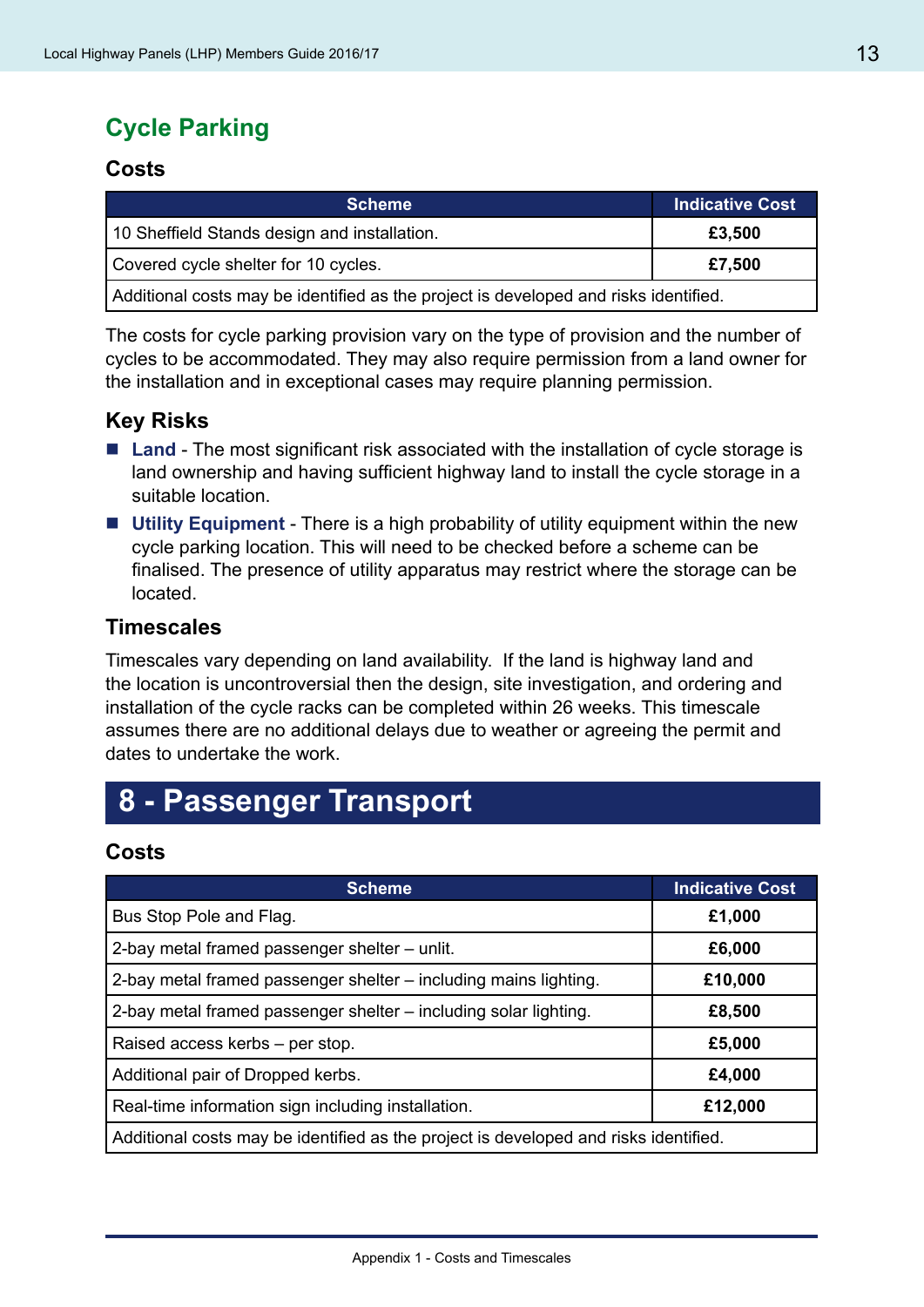### **8 - Passenger Transport continued...**

#### **Key Risks**

- Consultation is undertaken on new stop locations wherever there is likely to be an effect on local residents. This can result in time delays and cost increases if the design has to be amended.
- $\blacksquare$  If utility apparatus requires moving, this will increase costs.
- $\blacksquare$  The length of trenching required.
- $\blacksquare$  Impact of raised kerbs on drainage in the area.

#### **Timescales**

If there are no unforeseen factors then the scheme should be designed and delivered within 26 weeks. The scheme may not be programmed for design until the 2nd quarter of the financial year.

The installation of bus shelters is often undertaken by the supplier. Their availability to install the shelters may impact on delivery timescales.

# **9 - Public Rights of Way**

#### **Costs**

| <b>Scheme</b>                                                                        | <b>Indicative Cost</b> |
|--------------------------------------------------------------------------------------|------------------------|
| Urban blacktop.                                                                      | £20/ $m2$              |
| Rural planings including granite dust.                                               | £15/ $m2$              |
| Plank and rail over short brook.                                                     | £7,500                 |
| A medium (8-10m) footbridge in an area of easy access to both sides.                 | £80,000                |
| A structure with piled foundations spanning a large byway/bridleway.                 | £250,000               |
| Additional costs may be identified as the project is developed and risks identified. |                        |

#### **Key Risks**

- For larger structures it is likely that land acquisition will be required.
- $\blacksquare$  If utility apparatus or private feeds require moving this may result in significant additional costs.
- Works commonly need to be done with drier ground conditions, e.g. over summer months.
- Access to the land may be restricted during certain periods (i.e. across fields after harvest).
- $\blacksquare$  Additional drainage may be required which will add significantly to the cost of a scheme.
- The size of a bridge or other structure and its loading requirements may add significantly to the costs.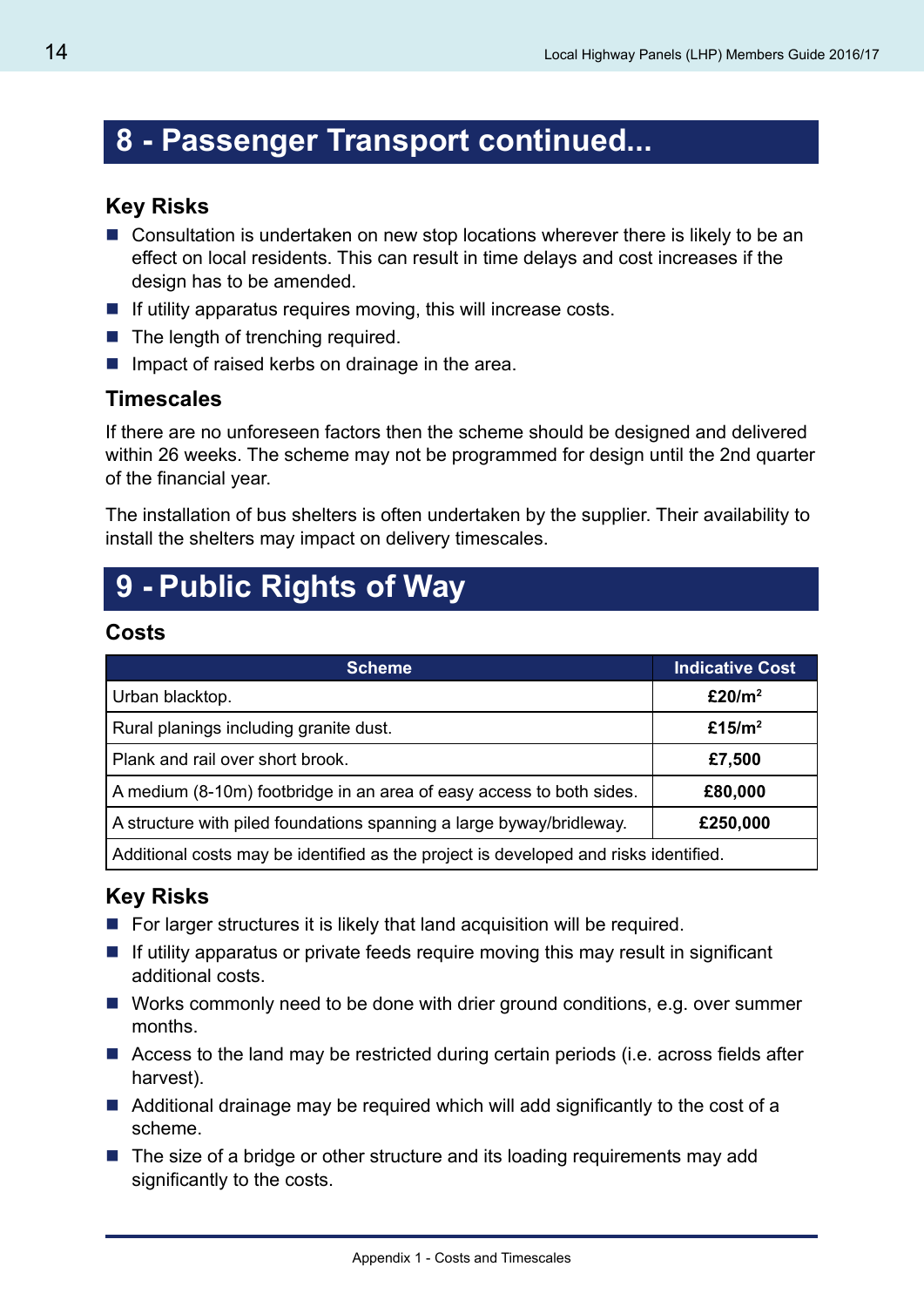- **Planning permission may be required for some structures.**
- **E** Environmental considerations and permissions may impact on the work. This can include the relocation of protected species or only working at certain times of year, both of which will impact on costs.

#### **Timescales**

It is not possible to give accurate timescales for work on the Public Rights of Way as these are often owned and maintained by individual land owners and negotiation with them, and sometimes with the environment agency, can have significant impacts on the time required.

Additionally the time available to undertake work can be extremely restricted due to weather and environmental factors.

Members will be provided with more accurate timescales once a project has been validated.

### **10 - Winter Issues**

#### **Costs**

| <b>Scheme</b>                              | <b>Indicative Cost</b> |
|--------------------------------------------|------------------------|
| l Salt Bin - filled.                       | £500                   |
| Salt bags through the salt bag partnership | £0                     |

#### **Key Risks**

- $\blacksquare$  That the preferred location is not suitable for a salt bin.
- Should an existing ECC-owned bin (within the public highway) prove problematic because of regular misuse of salt for the treatment of private driveways, or vandalism, ECC reserves the right to remove it. If a salt bin has to be removed the cost is not refundable.

#### **Timescales**

The maintenance team install and manage the salt bins. The team have a forward programme of work and will install the bins as part of this programme. Bins ordered by the end of July will be installed for the forthcoming winter period. Bins ordered later in the year will be programmed as soon as possible. Those ordered during the main winter period cannot be installed immediately as the priority of the teams is to salt and maintain the network.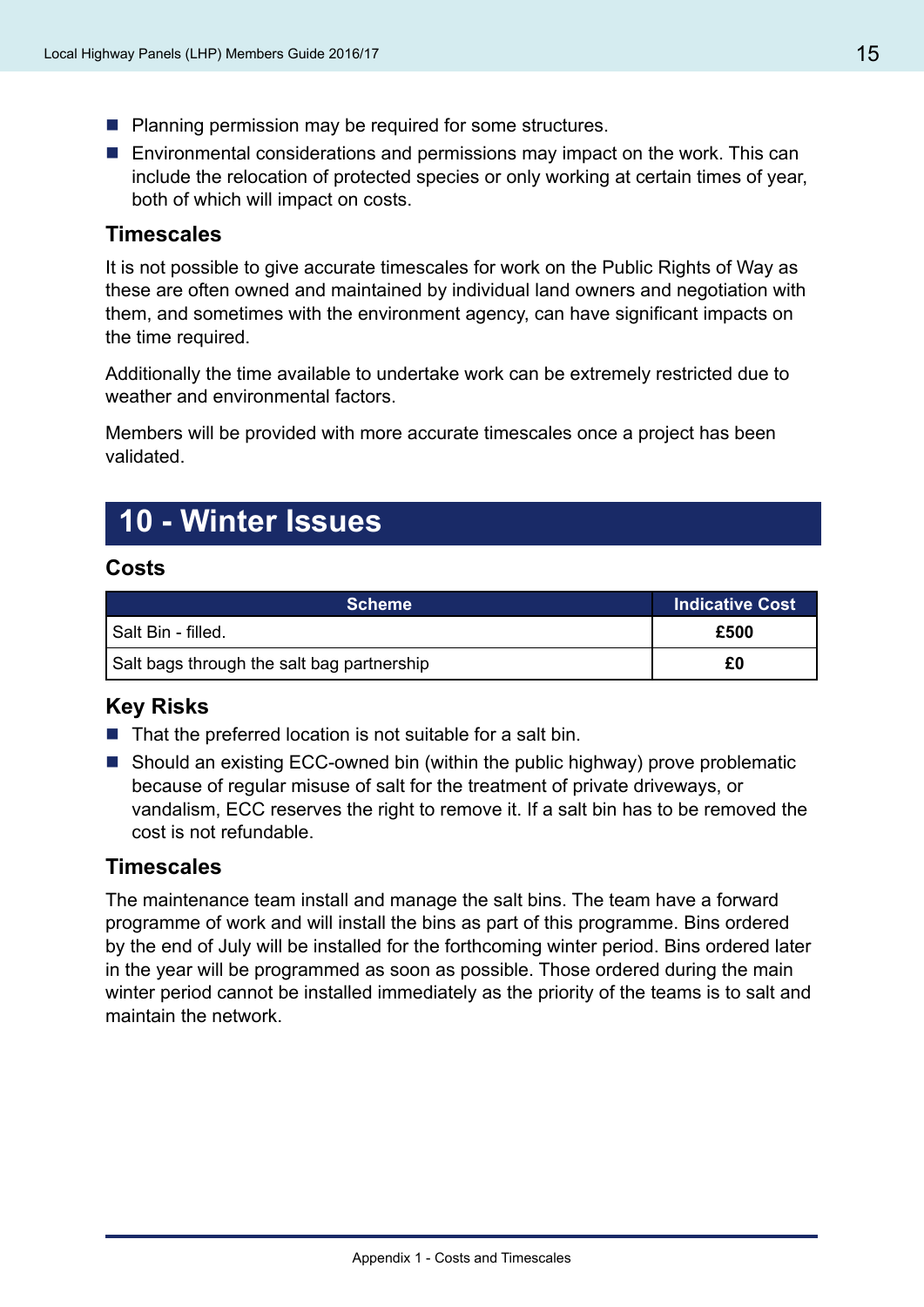### **11 - Quiet Lanes**

#### **Costs**

| <b>Scheme</b>                                                             | ∣ Indicative Cost <sup>∣</sup> |
|---------------------------------------------------------------------------|--------------------------------|
| A single road, including signing and lining and traffic regulation orders | £4,500                         |
| Six roads within an area                                                  | £16,000                        |

#### **Key Risks:**

 $\blacksquare$  The key risks will be the cost of design and consultation. If the area to be included is not easily defined then there may be a significant number of people wanting their area to be included. Increased design time and consultation can add significantly to the cost of the scheme.

#### **Timescales**

If there is broad agreement about the area to be treated, then a quiet lane scheme should be delivered within one financial year. If the area is not fully confirmed before the scheme commences then it should be programmed over two years, with the design in year one and implementation in year two.

# **12 - Parking restrictions**

#### **Costs**

The most significant cost in the implementation of parking schemes is the resources needed to design and consult the scheme.

| <b>Scheme</b>                                                                        | <b>Indicative Cost</b> |
|--------------------------------------------------------------------------------------|------------------------|
| Double Yellow Line junction protection (non-controversial).                          | £4,00                  |
| Residents' parking bays.                                                             | £10,000                |
| New or extended single yellow line restrictions on single road.                      | £5,000                 |
| Parking Study within an area plus new/amended restrictions.                          | £30,000                |
| Additional costs may be identified as the project is developed and risks identified. |                        |

#### **Key Risks**

- Objections are the key risk to any new or amended waiting restrictions.
- $\blacksquare$  If there are objections to the scheme then significant additional design time may be required to resolve the objections and agree an acceptable scheme.
- Concerns raised by residents living adjacent to the proposed new restrictions may result in the scheme being extended to include additional areas.
- New waiting restrictions may cause parking to migrate to other areas resulting in new requests for restrictions.